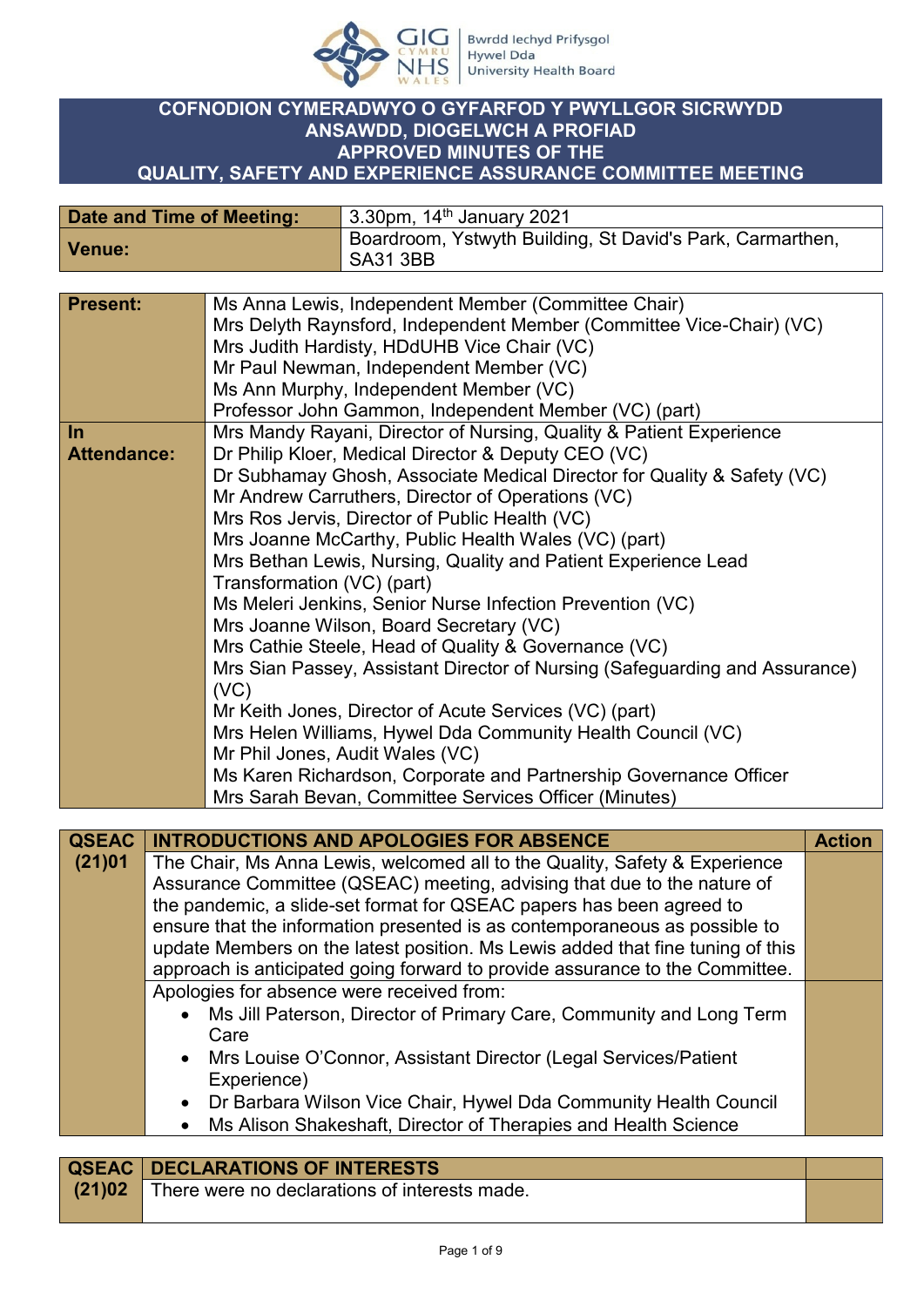| <b>QSEAC</b> | <b>COVID-19 IMPACT ON ESSENTIAL SERVICES</b>                                                                                                                                                                                                                                                                                                                                                                                                                                                                                                                                                                                                                                                                                                                                                                                                                                                                                                                                                                                                                                    |  |
|--------------|---------------------------------------------------------------------------------------------------------------------------------------------------------------------------------------------------------------------------------------------------------------------------------------------------------------------------------------------------------------------------------------------------------------------------------------------------------------------------------------------------------------------------------------------------------------------------------------------------------------------------------------------------------------------------------------------------------------------------------------------------------------------------------------------------------------------------------------------------------------------------------------------------------------------------------------------------------------------------------------------------------------------------------------------------------------------------------|--|
| (21)03       | The COVID-19 Impact on Essential Services slide-set, providing a system-<br>wide overview of the impact of COVID-19, was presented to Members to<br>offer a level of assurance on the governance and decision-making processes<br>at an operational and organisational level.                                                                                                                                                                                                                                                                                                                                                                                                                                                                                                                                                                                                                                                                                                                                                                                                   |  |
|              | Mr Keith Jones provided an overview of the true impact of COVID-19 on a<br>range of services and the associated system response to any resulting<br>potential harm. Mr Jones drew Members' attention to the second slide, which<br>detailed increasing pressures across all parts of the healthcare system<br>during the pandemic from March 2020 to the present day. Mr Jones stressed<br>that the pressures are not purely demand driven, by volume and acuity. The<br>pandemic is impacting upon available capacity in terms of physical guidelines<br>relating to social distancing and outbreaks, and on the availability of staff to<br>respond to pressures. Mr Jones reiterated that this cannot be overestimated<br>and had been particularly significant in December 2020 and continuing<br>through January 2021. The response has been to limit access to only those<br>very sick patients in the system and for staff working above their contracted<br>levels and in unfamiliar areas, which combines to place additional pressures<br>on both patients and staff. |  |
|              | Mr Jones provided an overview of the extent to which this has impacted on<br>each part of the system, including access to planned care and diagnostics,<br>and also primary care, community services and Mental Health and Learning<br>Disabilities (MHLD) services.                                                                                                                                                                                                                                                                                                                                                                                                                                                                                                                                                                                                                                                                                                                                                                                                            |  |
|              | Mr Jones summarised the clear framework on how decisions are made and<br>monitored in line with national guidance, i.e. the Essential Services<br>Framework, and how service level is steered by Welsh Government (WG)<br>guidance, introduced in the second wave of the pandemic, which includes a<br>Local Options Framework for COVID-19 and emergency response, urgent<br>cancer patients, vaccination programme and staff well-being.                                                                                                                                                                                                                                                                                                                                                                                                                                                                                                                                                                                                                                      |  |
|              | Mr Jones reminded Members that all organisational decisions must be made<br>through a clear Command and Control governance framework, consisting of<br>Bronze, Silver and Gold meetings, with decisions subsequently ratified at<br>Board as appropriate.                                                                                                                                                                                                                                                                                                                                                                                                                                                                                                                                                                                                                                                                                                                                                                                                                       |  |
|              | Mr Jones assured Members that, at a clinical interface, all operational<br>decisions are made utilising a national risk stratification framework, which<br>sets out level of immediacy to assess and review patients and to determine<br>their prioritisation. The range of measures have been introduced to mitigate<br>risks in areas where they are less able to provide the full range of services,<br>thereby protecting the extent to which services have been expanded to<br>maximise the number of patients being seen.                                                                                                                                                                                                                                                                                                                                                                                                                                                                                                                                                 |  |
|              | In terms of communication with patients, Mr Jones referred to the range of<br>actions utilised by the Health Board to date, including the prioritisation of<br>certain clinical cohorts to maintain regular communication, particularly with<br>those on orthopaedic and surgical waiting lists. This has been challenging in<br>terms of the resources involved, however Mr Jones assured Members that<br>clinical teams have constantly reviewed and revalidated waiting lists, at<br>outpatient and further treatment stages.                                                                                                                                                                                                                                                                                                                                                                                                                                                                                                                                                |  |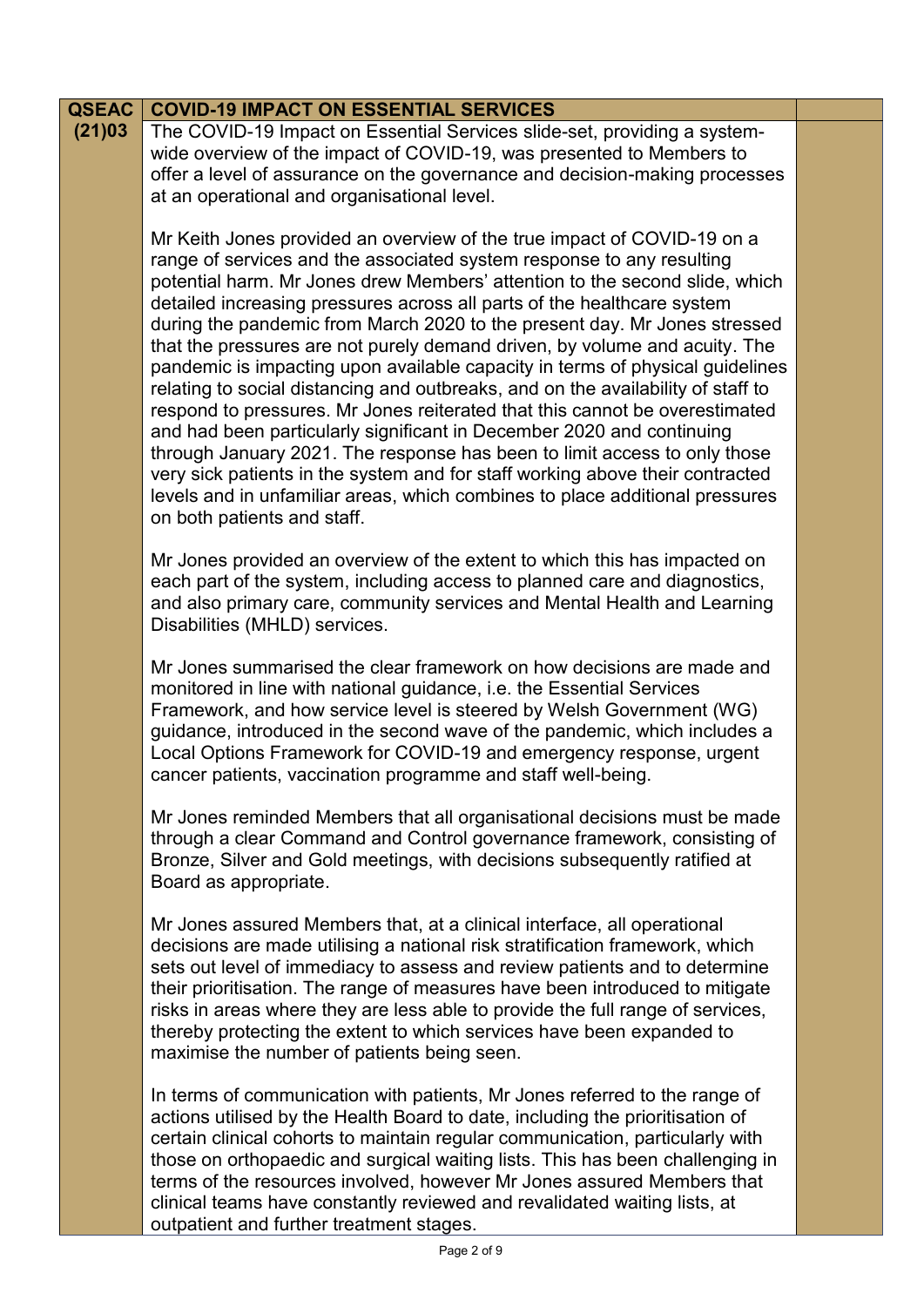Work is planned with the Command Centre to develop a more structured point of contact system, and good progress has been made using digital resources to keep in touch with patients. The Cancer Helpline in particular has had a positive benefit in keeping track of cancer patients and providing them with up to date advice.

In relation to the sources of harm, as advised by WG guidance, Mr Jones emphasised the importance of recognising that harm is not exclusive to patients but also to staff, with the slide set including a list of the range of issues of which to be mindful. Mr Jones also referred to the concerns and incidents data within the slide set, drawing Members' attention to the fact that although there have been 968 COVID-19 related contacts since March 2020, the data identifies only a limited impact of major harm. In relation to incidents, Mr Jones advised that it may be too early to determine the extent of harm caused by COVID-19 as the data is retrospective in nature as opposed to a snapshot of the current situation.

In relation to mortality and detrimental impact of COVID-19 on mortality rates, Mr Jones informed Members that a detailed analysis of this is scheduled to be presented at the February 2021 QSEAC meeting.

Ms Lewis requested that any questions for Mr Jones be asked within the context of receiving assurance around organisational and operational decision-making and governance.

Ms Helen Williams enquired whether a helpline for ENT patients has been established. Mr Jones responded that it is anticipated this will be established in the coming weeks, with the launch of the helpline publicised once confirmed.

Ms Williams enquired whether risks are measured per speciality and Mr Jones confirmed that, across all specialities, each clinical team has reviewed patients on existing waiting lists and applies the same approach to new patients on the waiting lists.

Ms Maria Battle reminded Members of the Health Board's promise at the beginning of the pandemic to communicate with every single patient and that, having been involved in the sign off process for orthopaedic patient letters, this is a much more complex task than anticipated. If this promise cannot be delivered the Health Board needs to be clear both from a governance perspective and more importantly to the public, on how they can expect to receive communication on progress relating to their care. This was acknowledged by Mr Jones recognising that the Health Board's original stance had been compromised due to the volume of patients impacted. Mr Andrew Carruthers queried whether the original language used had been an ambition to contact every patient, rather than a promise. Ms Battle clarified that a promise was published within a newspaper. Regardless, Ms Lewis noted that effective communication cannot be over-emphasised and that the maximum possible needs to be achieved.

In relation to prioritisation and risk stratification, Professor John Gammon sought assurance on how changes or deterioration in the condition of patients is being monitored and how this is communicated. Mr Jones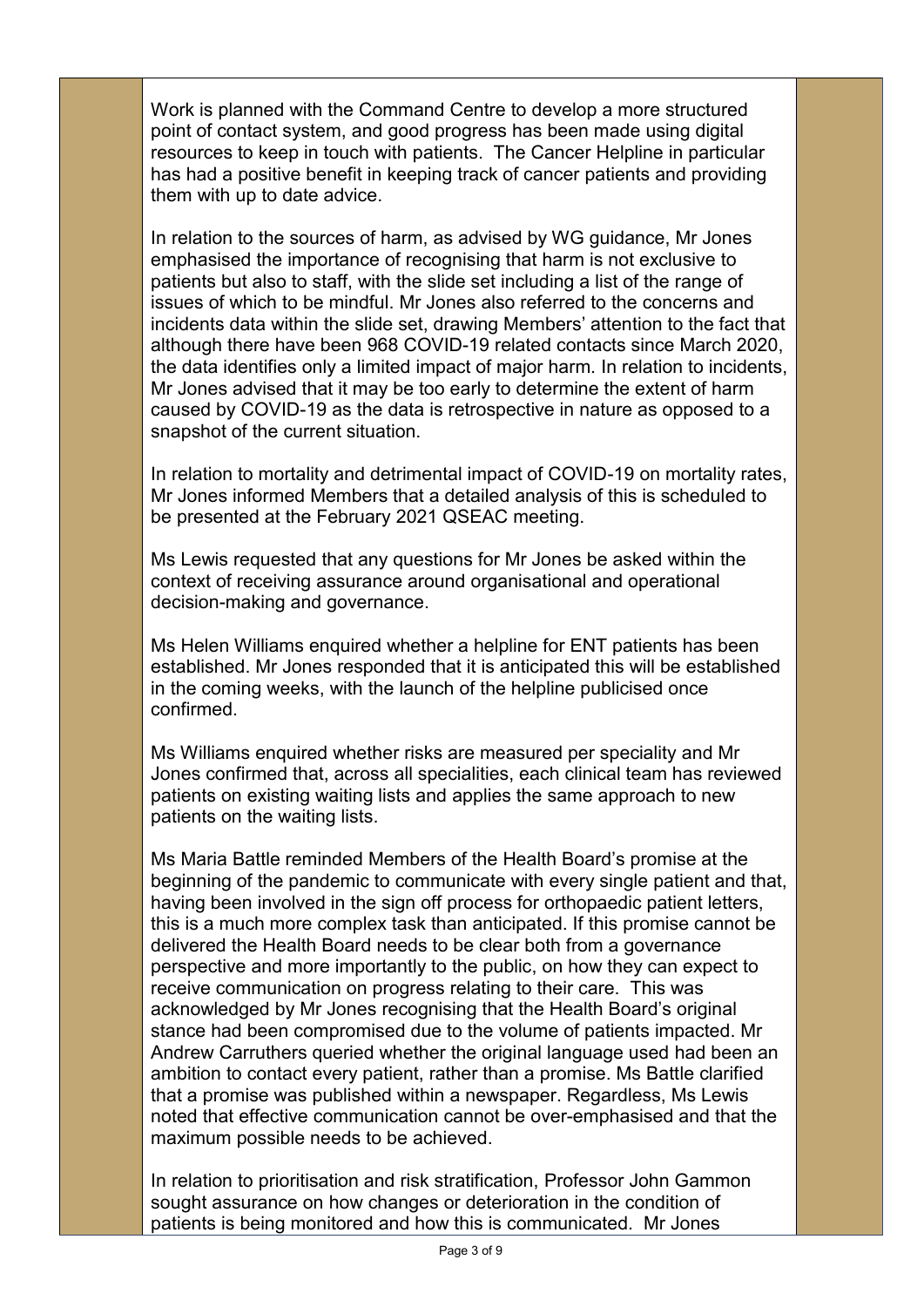|              | assured Members that the assessment of individual patient status is a<br>dynamic process and repeated continuously on at least a 3 month basis, with<br>patients being able to escalate both up and down the priority and risk<br>stratification scale.                                                                                                                                                                                                                                                                                                                                                                                                                                                                                                                                                                                                                                                                                                                                    |  |
|--------------|--------------------------------------------------------------------------------------------------------------------------------------------------------------------------------------------------------------------------------------------------------------------------------------------------------------------------------------------------------------------------------------------------------------------------------------------------------------------------------------------------------------------------------------------------------------------------------------------------------------------------------------------------------------------------------------------------------------------------------------------------------------------------------------------------------------------------------------------------------------------------------------------------------------------------------------------------------------------------------------------|--|
|              | Ms Lewis drew Members' attention to additional questions raised within the<br>chat function of Microsoft Teams. Mr Paul Newman enquired whether there<br>are any visible concerns trends in the COVID-19 related contacts and<br>whether the number of contacts or the severity of concerns are increasing in<br>volume month on month. Mrs Rayani confirmed that an assurance report<br>detailing any emerging trends would be presented at the February 2021<br>QSEAC meeting. Early indications show that there has been an increase in<br>contacts in relation to vaccinations and the Command Centre will be<br>addressing these issues specifically. Mrs Rayani advised that there does not<br>appear to be an increase in the severity of issues within the contacts made.<br>Mrs Rayani informed Members that orthopaedic colleagues are piloting the<br>single point of access regarding advice to patients, which will subsequently<br>be rolled out to other clinical services. |  |
|              | Mrs Delyth Raynsford queried how Children and Young Peoples services are<br>being supported, particularly in light of school nurses being deployed to<br>assist with the vaccination programme and the high sickness issues amongst<br>Health Visitors. Mr Jones assured Members that, whilst not at normal levels<br>of service provision, provision has been maintained as required by the<br>Essential Services Framework. The Children and Young Peoples service is<br>also utilising innovative technological methods where possible. Mr Jones<br>assured Members that any instances or areas of concern are also channelled<br>through community and acute paediatric services.                                                                                                                                                                                                                                                                                                      |  |
|              | In response to a query from Mrs Judith Hardisty, Mrs Rayani accepted there<br>have been challenges in keeping the Health Board's website updated in<br>relation to waiting list information, however advised that scheduled care is<br>maintaining their information as effectively as possible.                                                                                                                                                                                                                                                                                                                                                                                                                                                                                                                                                                                                                                                                                           |  |
|              | Mr Keith Jones left the Committee meeting                                                                                                                                                                                                                                                                                                                                                                                                                                                                                                                                                                                                                                                                                                                                                                                                                                                                                                                                                  |  |
|              | The Committee:<br><b>NOTED</b> the findings summarised within the COVID-19 Impact on<br><b>Essential Services presentation.</b><br><b>RECEIVED ASSURANCE</b> that organisational and operational<br>$\bullet$                                                                                                                                                                                                                                                                                                                                                                                                                                                                                                                                                                                                                                                                                                                                                                              |  |
|              | governance and decision-making processes are in place to consider the                                                                                                                                                                                                                                                                                                                                                                                                                                                                                                                                                                                                                                                                                                                                                                                                                                                                                                                      |  |
|              | impact of the COVID-19 pandemic on essential services.                                                                                                                                                                                                                                                                                                                                                                                                                                                                                                                                                                                                                                                                                                                                                                                                                                                                                                                                     |  |
| <b>QSEAC</b> | <b>HOSPITAL COVID-19 OUTBREAK UPDATE</b>                                                                                                                                                                                                                                                                                                                                                                                                                                                                                                                                                                                                                                                                                                                                                                                                                                                                                                                                                   |  |
| (21)04       | Ms Meleri Jenkins presented the Hospital COVID-19 Outbreak Update slide<br>set, detailing the number of outbreaks and their location across the Health<br>Board and the duration of ward closures. Ms Jenkins advised that although<br>the first outbreak experienced within a Mental Health ward had not been                                                                                                                                                                                                                                                                                                                                                                                                                                                                                                                                                                                                                                                                             |  |

identified separately within the slide information, much learning had been taken from this. The management of this outbreak used Public Health Wales expertise in care homes outbreaks and had therefore been managed as a closed setting with a 28 day caveat for reopening. Ms Jenkins confirmed that, on review, this approach is not applicable to an acute setting and therefore, following a risk assessment, a 14 day caveat for reopening was applied.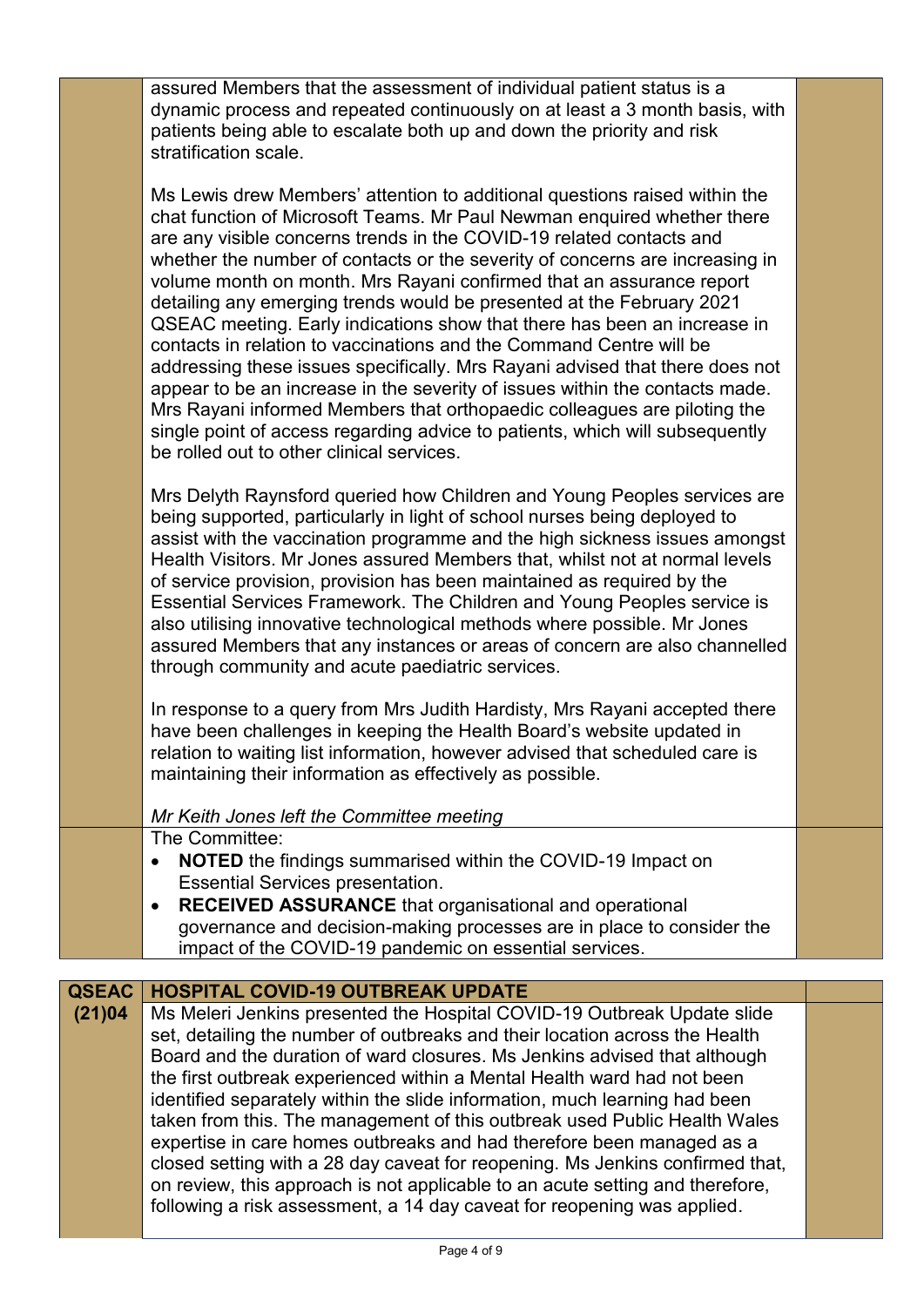Ms Jenkins reminded Members of the definition of outbreak used by the Health Board which is the same definition used across Wales.

Members were informed that an Outbreak Control Team has been established to manage outbreaks. This represents a multidisciplinary team, including input from clinical teams, Public Health Wales, and the Test, Trace and Protect teams. A review of Personal Protective Equipment (PPE) resulted in the use of visors on outbreak wards becoming mandatory for staff. Hotel Services have also provided enhanced cleaning on outbreak wards, and in terms of staff wellbeing, psychological support has been provided. Communication with patients has been acknowledged as important and families have been supported by Family Liaison Officers. Ms Jenkins assured Members that, since the second wave of COVID-19, changes to the screening of admissions has been introduced with all admissions into hospital being screened. Point of Care testing has also been introduced in Accident & Emergency departments, which has been rolled out effectively across the Health Board.

Ms Jenkins provided an overview of risks with patient flow presenting the highest risk with the closure of wards. Ms Jenkins advised that discharge planning is an area that was not given sufficient early consideration during the first wave of COVID-19 and, as a result, a risk assessment has been developed with field and community hospitals with a 10 day caveat. Admission to field hospitals has been managed effectively in terms of post-COVID-19 and non-COVID-19 patients.

In relation to staff testing with the increase in community cases, there has been a move away from mass testing all staff to symptomatic staff testing. Ms Jenkins assured Members that staffing levels are being managed, with the Health Board working with WG in reviewing contact tracing, with lateral flow testing being considered.

Ms Jenkins also assured Members that risk assessments have been put in place to manage patients safely and that all decision-making is presented to appropriate Bronze, Silver and Gold groups. Ms Jenkins further assured Members that learning is taken from each outbreak meeting to the next.

Mr Carruthers commended the excellent support and expert advice received from Ms Jenkins and the wider IPC team, which has been highly valued by all the operational teams.

In response to a query from Mrs Hardisty, Mrs Rayani assured Members that all outbreaks, including MHLD, are collated into a daily summary sheet and shared with the Director of Operations.

Mrs Hardisty highlighted the reopening of Llandovery Hospital being testament to the hard work being undertaken in providing assurance to the public that it would be re-opened when safe to do so.

Miss Battle raised the issue of patient discharge to partner organisations, and care packages and domiciliary support, recognising the risk that patients may contract COVID-19 in hospital whilst being classed as medically optimised rather than being cared for elsewhere. Miss Battle enquired whether the Health Board can influence the decisions of Local Authority partners to overcome this situation. Mrs Rayani informed Members that this issue is being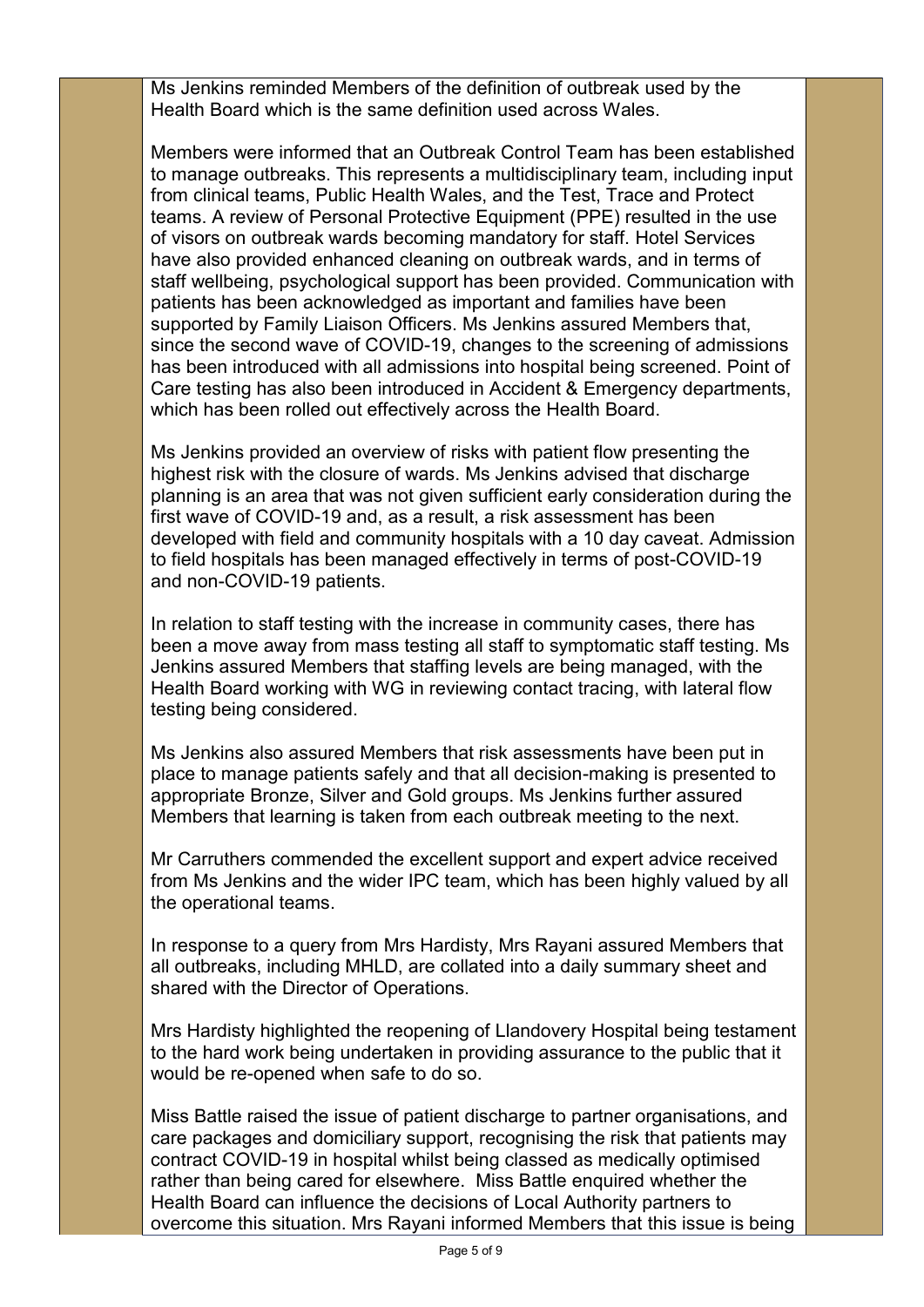strategically influenced through the national Nosocomial Transmission Group and other fora that she attends, acknowledging that when communications bypass Health Boards and go directly to partners, particularly care homes, this can affect the ability to move patients out of the hospital setting.

## *Professor John Gammon left the Committee meeting Mrs Joanne McCarthy joined the Committee meeting*

Mr Carruthers also assured Members that weekly discussions are held with Local Authority colleagues and the Directors of Social Care. However, similar challenges resurface each winter and these have been exacerbated by COVID-19. Mr Carruthers highlighted the need to recognise that Social Care and Community services are experiencing the same impact on their resources and staff as the Heath Board.

Mrs Rayani advised that feedback received on a global perspective of care homes at the latest Nosocomial Transmission Group meeting highlighted the deteriorating position in terms of the number of services reporting outbreaks and their ability to take patients. This is being monitored on a daily and weekly basis. Miss Battle commented that the fact that this is a long-standing challenge which has been exacerbated by COVID-19 makes it even more important to remedy the obstacles to discharge.

Ms Lewis assured Members that this would be reviewed at the March 2021 QSEAC meeting.

In response to a query raised by Mr Newman, Mrs Hardisty confirmed that this issue is raised at Regional Partnership Board, albeit in the context of Winter Planning, and anticipated this issue to feature on the RPB agenda on 11<sup>th</sup> February 2021.

With reference to several queries raised within the MS Teams chat, Ms Jenkins offered the following responses:

- Regarding MHLD figures, these are included within site figures rather than separately.
- In relation to Llandovery hospital, criteria have been developed to avoid further outbreaks in community hospitals across the Health Board. Additionally, Infection Prevention nurses are working across the Health Board and with Carmarthenshire County Council supporting needs in the community, especially care homes.

In summary and on behalf of QSEAC, Ms Lewis expressed thanks to all staff involved for their hard work in managing the current outbreaks.

*Mrs Bethan Lewis joined the Committee meeting Ms Meleri Jenkins left the Committee meeting*

The Committee:

- **NOTED** the findings summarised within the Hospital COVID-19 Outbreaks Update.
- **RECEIVED ASSURANCE** that outbreaks are effectively managed, learning is actively taken forward and risk assessments are in place for changes in practice and patient management.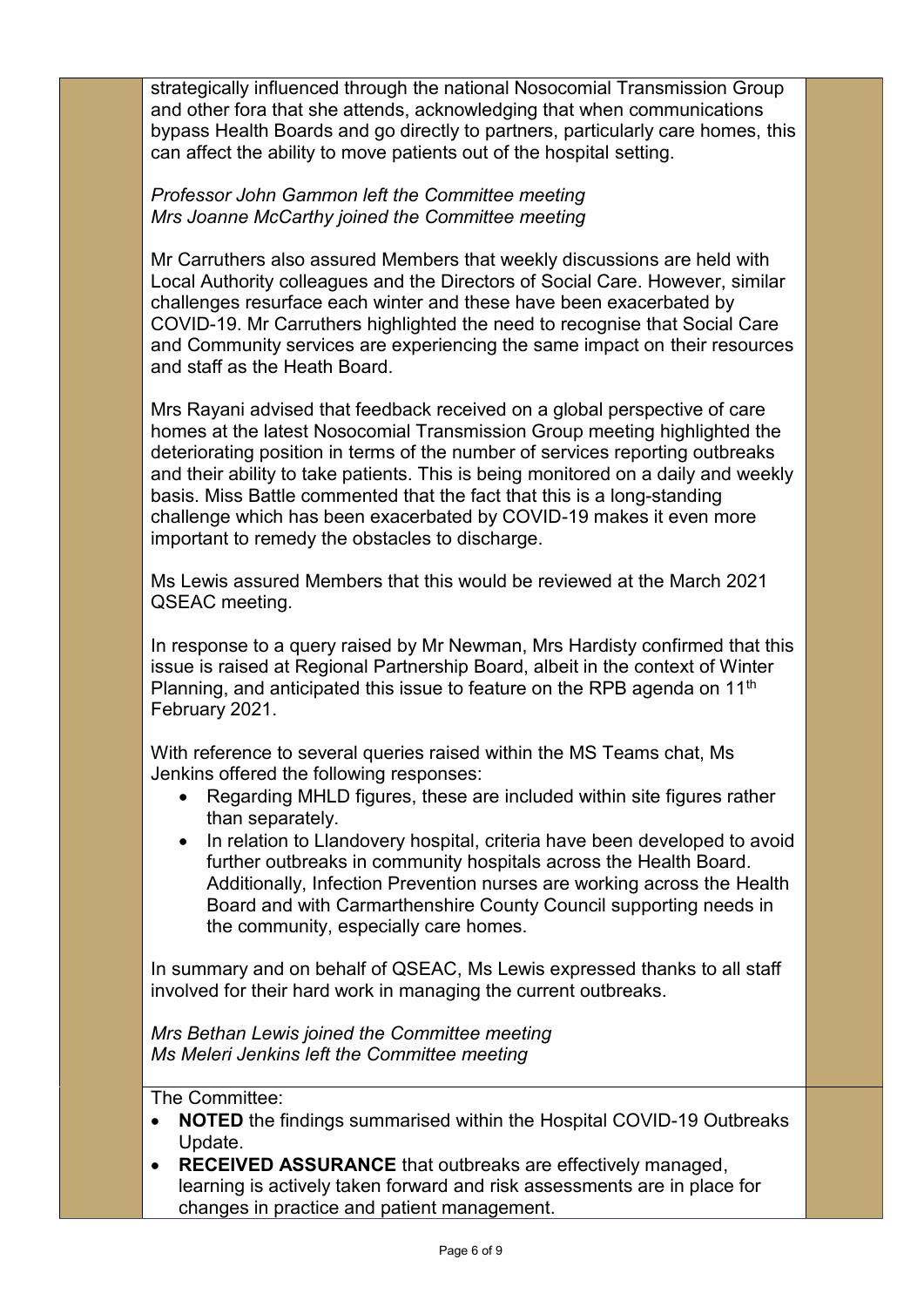| <b>QSEAC</b> | <b>COVID-19 CORPORATE RISKS ALIGNED TO QSEAC</b>                                                                                                                                                                                                                                                                                                                                                                                                                                                                                                                                                                                                                             |  |
|--------------|------------------------------------------------------------------------------------------------------------------------------------------------------------------------------------------------------------------------------------------------------------------------------------------------------------------------------------------------------------------------------------------------------------------------------------------------------------------------------------------------------------------------------------------------------------------------------------------------------------------------------------------------------------------------------|--|
| (21)05       | Due to time constraints, Ms Lewis advised that the major risks from the report<br>aligned to QSEAC feature as standing agenda items and assured Members<br>that they would be discussed in further detail at the February 2021 QSEAC<br>meeting.                                                                                                                                                                                                                                                                                                                                                                                                                             |  |
|              | Mr Carruthers advised that risks 1032 and 129 had been covered within<br>agenda item QSEAC (21)03 COVID-19 Impact on Essential Services.                                                                                                                                                                                                                                                                                                                                                                                                                                                                                                                                     |  |
|              | In relation to risk 1016 regarding social distancing, Mrs Rayani assured<br>Members that this will be reviewed as part of the Health and Safety Executive<br>(HSE) visit on 20 <sup>th</sup> January 2021, with the risk updated accordingly.                                                                                                                                                                                                                                                                                                                                                                                                                                |  |
|              | Mrs Rayani advised that further measures will be discussed regarding<br>Oncology day care facilities to provide assurance to patients receiving day<br>care treatment.                                                                                                                                                                                                                                                                                                                                                                                                                                                                                                       |  |
|              | The Committee NOTED that actions relating to corporate risks aligned to<br>QSEAC will be actioned within the next few weeks and RECEIVED<br>ASSURANCE that these risks will be covered in detail at the February 2021<br>QSEAC meeting.                                                                                                                                                                                                                                                                                                                                                                                                                                      |  |
|              |                                                                                                                                                                                                                                                                                                                                                                                                                                                                                                                                                                                                                                                                              |  |
| <b>QSEAC</b> | <b>VACCINATION PROGRAMME AND PRIORITISATION FRAMEWORK</b>                                                                                                                                                                                                                                                                                                                                                                                                                                                                                                                                                                                                                    |  |
| (21)06       | Mrs Ros Jervis presented the Hywel Dda UHB COVID-19 Vaccination<br>Prioritisation Framework, advising of the daily changes to the challenges<br>associated with the rollout of the vaccine.                                                                                                                                                                                                                                                                                                                                                                                                                                                                                  |  |
|              | Mrs Jervis wished to provide assurance to the Committee on how frontline<br>health and care staff are prioritised utilising the guidance issued by the Joint<br>Committee of Vaccination and Immunisation (JCVI). Mrs Jervis advised that<br>vaccination for staff in priority groups 1 and 2 has now been rolled out.<br>Priority group 1 consists of care home residents and staff; priority group 2<br>consists of frontline health and social care staff. Mrs Jervis advised that the<br>latter group is enormous and includes independent and third sector staff. It is<br>anticipated that vaccination of the 2 groups will be complete by the end of<br>January 2021. |  |
|              | Vaccination commenced with care home staff and those individuals identified<br>at risk of greater exposure due to daily work, i.e. staff working in COVID-19<br>red areas as identified by Bronze groups. Mrs Jervis advised of good<br>allocation across care home staff. However, there have been issues due to a<br>number of care homes entering into red status meaning, as determined by<br>Public Health Wales guidance, these staff are unable to attend for vaccination.<br>Mrs Jervis confirmed that this guidance has since been revised.                                                                                                                         |  |
|              | Members noted that a Task & Finish Group has been established to look at<br>sub-prioritisation within the JCVI priority groups. As a result, their work will<br>provide further assurance that the Health Board is in line with the all Wales<br>position regarding the development of the 10 sub-groups for prioritisation.                                                                                                                                                                                                                                                                                                                                                 |  |
|              | Ms Lewis acknowledged the balance between national decisions and local<br>discretion and recognised that the organisation is primarily bound by national<br>rulings.                                                                                                                                                                                                                                                                                                                                                                                                                                                                                                         |  |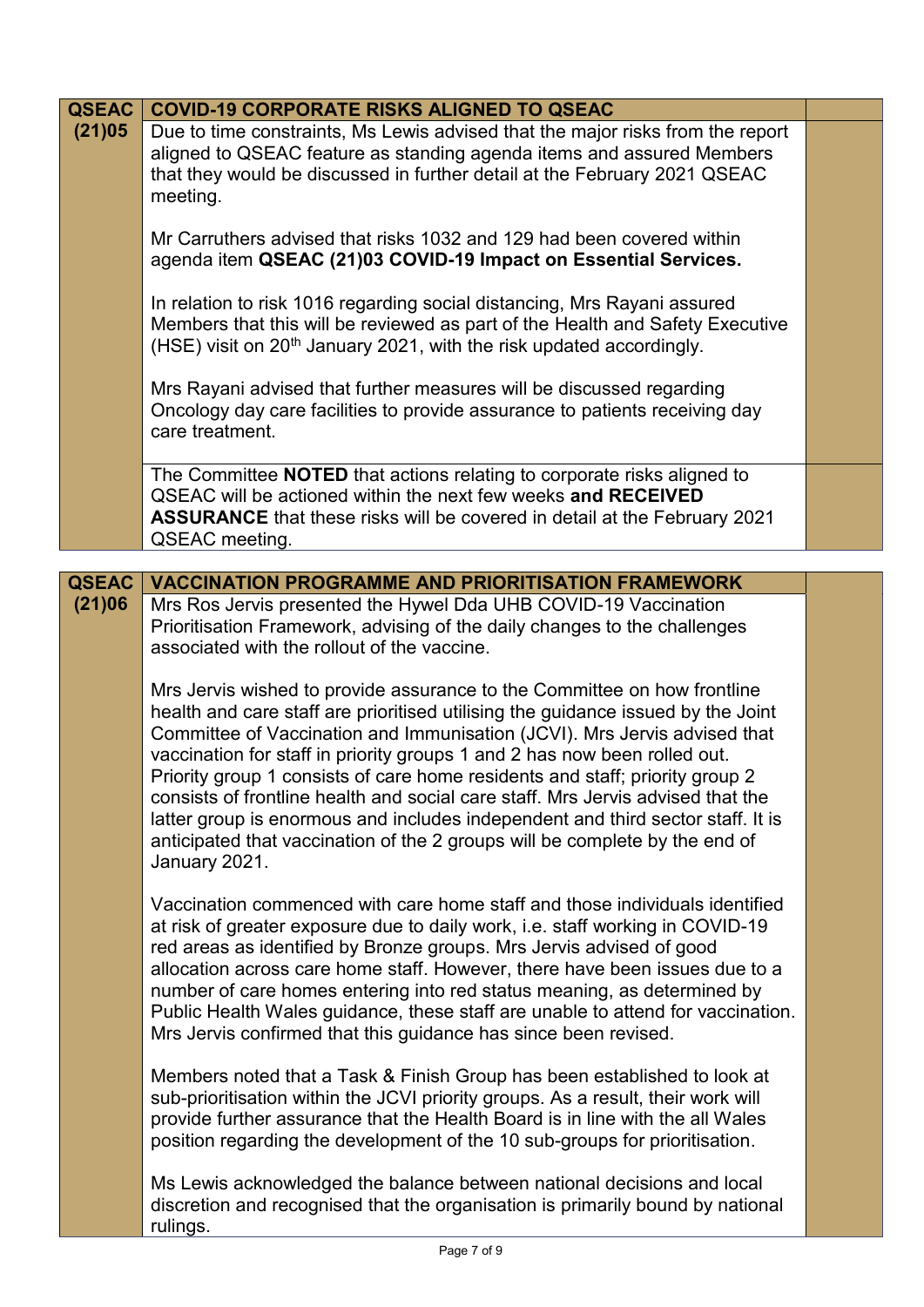|              | In response to a query from Mrs Hardisty, Mrs Jervis confirmed that demand<br>had been phenomenal with only a few instances of non-attenders, generally<br>due to care home staff being unable to attend for vaccination due to their care<br>home moving from green to red status. However, some individuals had<br>managed to book multiple appointments in order to choose the most<br>convenient location, thereby taking up other appointment slots. Mrs Jervis<br>assured Members that clarification has been received recently regarding the<br>management of the vaccination programme for care home residents and staff,<br>making it easier to access and vaccinate individuals despite COVID-19<br>outbreaks. |  |
|--------------|--------------------------------------------------------------------------------------------------------------------------------------------------------------------------------------------------------------------------------------------------------------------------------------------------------------------------------------------------------------------------------------------------------------------------------------------------------------------------------------------------------------------------------------------------------------------------------------------------------------------------------------------------------------------------------------------------------------------------|--|
|              | Ms Ann Murphy highlighted an issue in Cardigan resulting in 40 Did Not<br>Attends (DNA) due to staff not receiving confirmation of their appointment and<br>therefore not attending. Ms Murphy confirmed that the Communications team<br>is aware of this and the situation has since improved. Ms Murphy also<br>confirmed that patients are now able to cancel bookings, via a contact<br>number, which had not previously been possible. Mrs Jo McCarthy advised<br>via the chat function that a reserve list is held to ensure DNA slots are<br>covered, and that there had been instances of emails going into junk folders.                                                                                        |  |
|              | Ms Murphy highlighted concerns expressed regarding the environment of the<br>vaccination centre in Cardigan, such as the cold temperatures and lack of hot<br>water, which have been raised with the Health and Safety Group. Mrs Jervis<br>confirmed that this is due to the nature of a Field Hospital environment and the<br>requirement to have centres large enough to provide the Pfizer vaccination.<br>Mrs Jervis assured Members that these logistical challenges are being<br>addressed. Despite the estates issues, Miss Battle commended the<br>organisation of the site and the collaborative approach undertaken with the<br>RAF and volunteers.                                                           |  |
|              | Mrs Jervis advised of technical issues associated with the interim booking<br>system used whilst awaiting the national online booking system, assuring that<br>Members that learning has been taken from these logistical challenges. The<br>anticipation is to transfer to call and recall via the Wales Informatic Service<br>(WIS) eventually.                                                                                                                                                                                                                                                                                                                                                                        |  |
|              | In relation to communication, Mrs Williams commended the Health Board in<br>getting information up so quickly onto the website and for the letters going via<br>County Councils to residents. Miss Battle also highlighted the excellent work<br>being undertaken in producing a weekly vaccine bulletin for the public.                                                                                                                                                                                                                                                                                                                                                                                                 |  |
|              | In summary and on behalf of QSEAC, Ms Lewis expressed thanks to all staff<br>involved for the incredible work undertaken.                                                                                                                                                                                                                                                                                                                                                                                                                                                                                                                                                                                                |  |
|              | The Committee NOTED the Hywel Dda UHB COVID-19 Vaccination<br><b>Prioritisation Framework.</b><br>The Committee RECEIVED ASSURANCE from the progress to date and that<br>plans, and mitigation measures are in place for dealing with risks around<br>delivery of the COVID-19 vaccine across Hywel Dda UHB.                                                                                                                                                                                                                                                                                                                                                                                                             |  |
| <b>QSEAC</b> | FOR INFORMATION: HIW FIELD HOSPITAL REPORT                                                                                                                                                                                                                                                                                                                                                                                                                                                                                                                                                                                                                                                                               |  |

×.

| (21)07 | The Healthcare Inspectorate Wales (HIW) Field Hospital Report was           |
|--------|-----------------------------------------------------------------------------|
|        | presented to the Committee for information, following HIW's visit to Ysbyty |